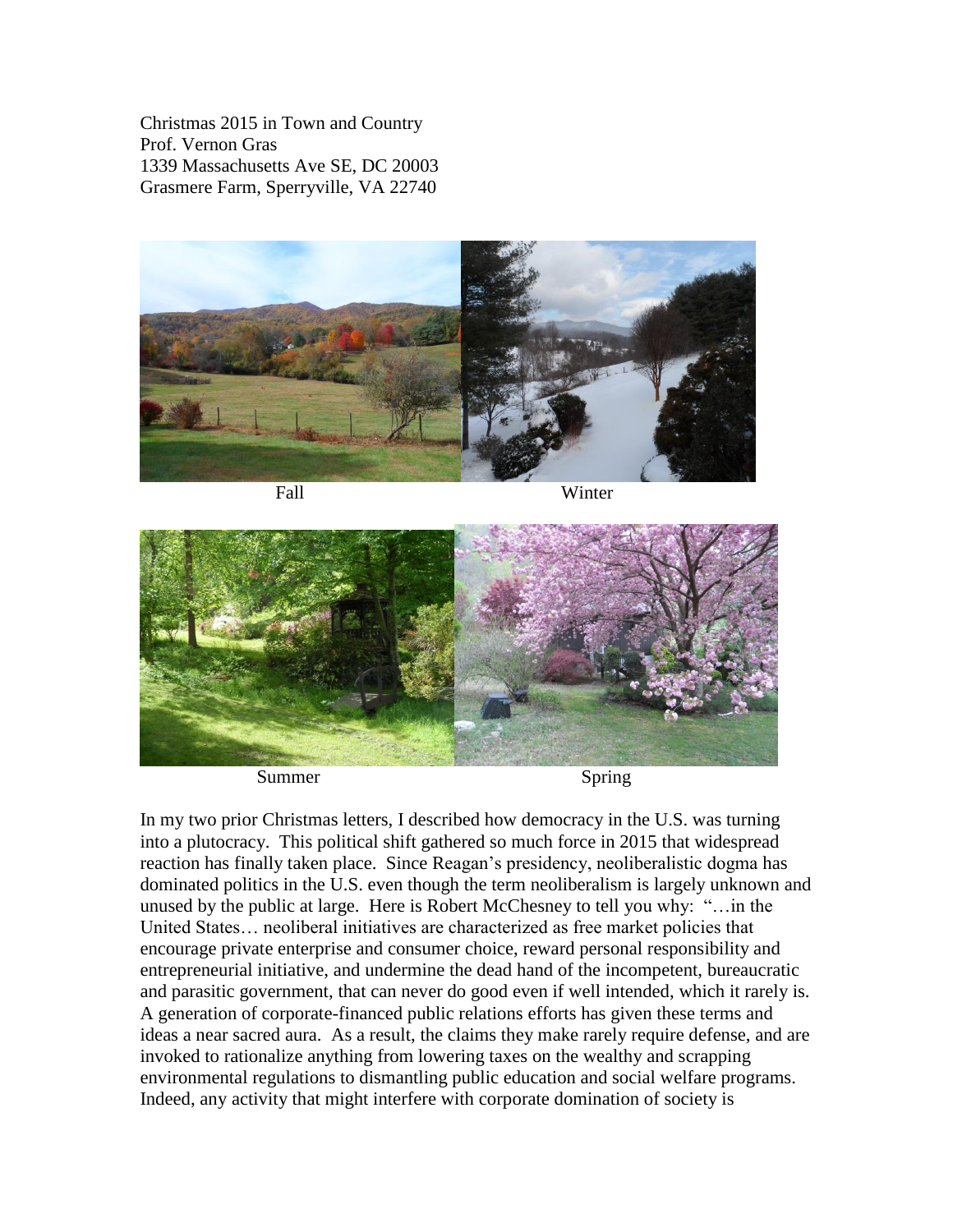automatically suspect because it would interfere with the workings of the free market, which is advanced as the only rational, fair, and democratic allocator of goods and services. At their most eloquent, proponents of neoliberalism sound as if they are doing poor people, the environment, and everybody else a tremendous service as they enact policies on behalf of the wealthy few. The economic consequences of these policies have been… a massive increase in social and economic inequality, a marked increase in severe deprivation for the poorest nations and peoples of the world, a disastrous global environment, an unstable global economy, and an unprecedented bonanza for the wealthy." As I have sent all of you on this list my talk on *Plutocracy or Democracy: A Report on Inequality* last summer, I need not go further with this now. But the coming year is an election year. Any hope for amelioration? Not much, even if Bernie Sanders wins. He would have to win with a tsunami of backlash against the billionaire money lenders who now own the temple of government, i.e. most of Congress, not to mention the Supreme Court.

We no longer have a two party system, as Noam Chomsky points out, We have only one party – the party of business. Hillary won't bring back the Glass/Steagall Act because her SuperPac funds come primarily from the Wallstreet Big Banks. Only Bernie has no Pac money, but he has, via 650k+ small donations, received 33M dollars to Hillary's 37M during this last quarter. That happens to be an astounding record and is a barometer of the growing discontent amongst the 99% of the population whose combined wealth doesn't equal that of the 1%. So, maybe we can bring back democracy and squash this growing malignant plutocracy in the coming years. It is possible, and I'll leave this topic with the following mantra: vote for progressives and Bernie, send progressives and Bernie money, vote for progressives and Bernie, send progressives and Bernie money, vote for progressives and Bernie, etc., etc.

**Turning to more pleasant events**: Last February, I had my first taste of state political activism. Visited Richmond during the VA legislative session, attended the Sierra Club's alternative energy support meeting, and learned that already one third of Norfolk's basements flood if a heavy rain and high tide coincide. The tide causes the sewer water to flow back into the basements. Viewing Jefferson's VA capitol buildings was the other highlight.



VA Capitol designed by T. Jefferson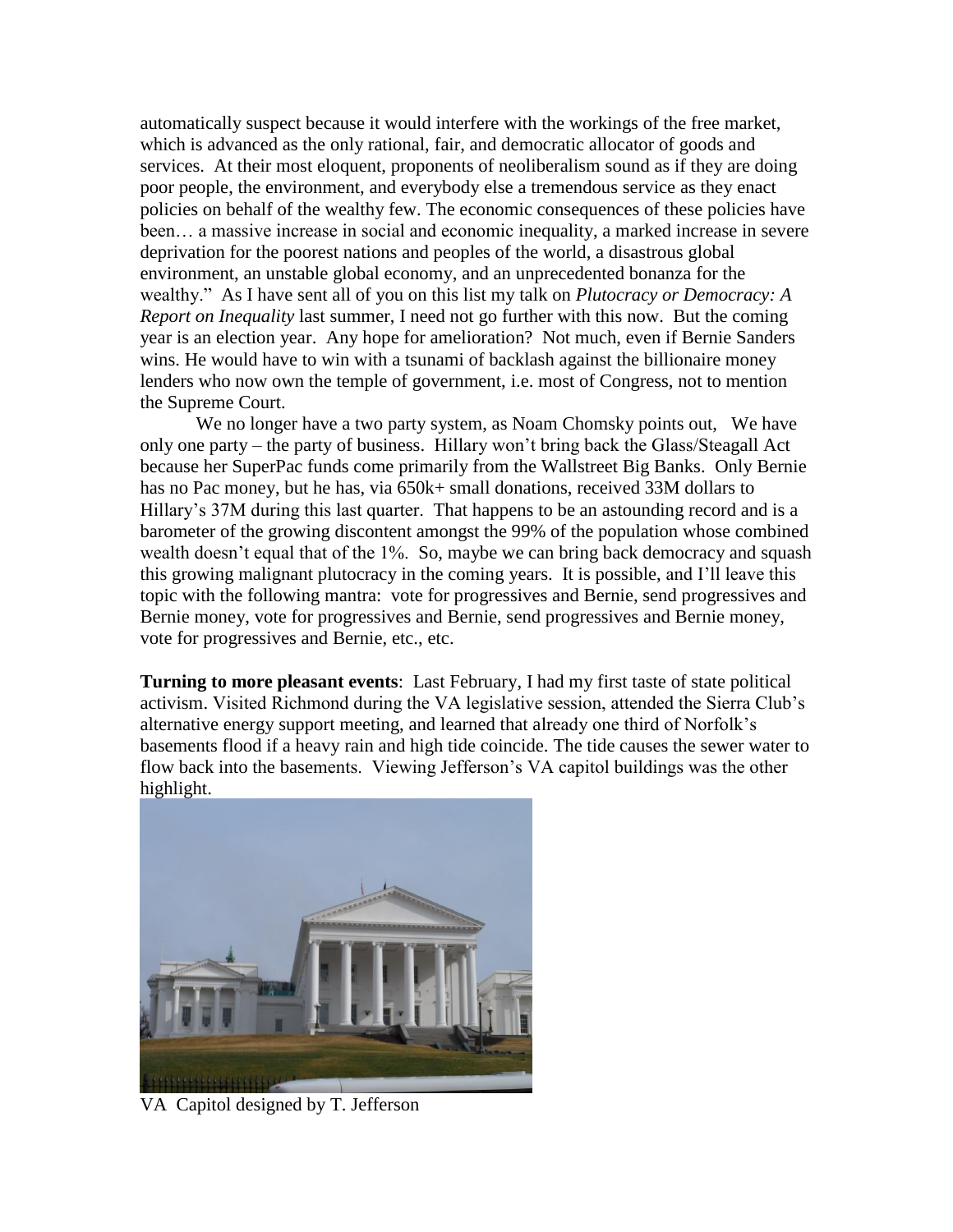

Returning from Ft. Myers, Fla. after visiting diane's brother, Butch, we stopped off at Brookgreen Gardens near Myrtle Beach, S. Carolina. Brookgreen is huge with zoo, museums, gardens, and Anna Hyatt Huntington animal sculptures. While the profuse display of nude human figures done in Victorian Greek classical tradition on view in the museums soon became boring, the animal sculptures done by AHH were electrifying. Remington doesn't do horses any better. The centuries old live oaks and landscape sculptures were fine, too, all worth going to see. See below.

Jefferson and diane